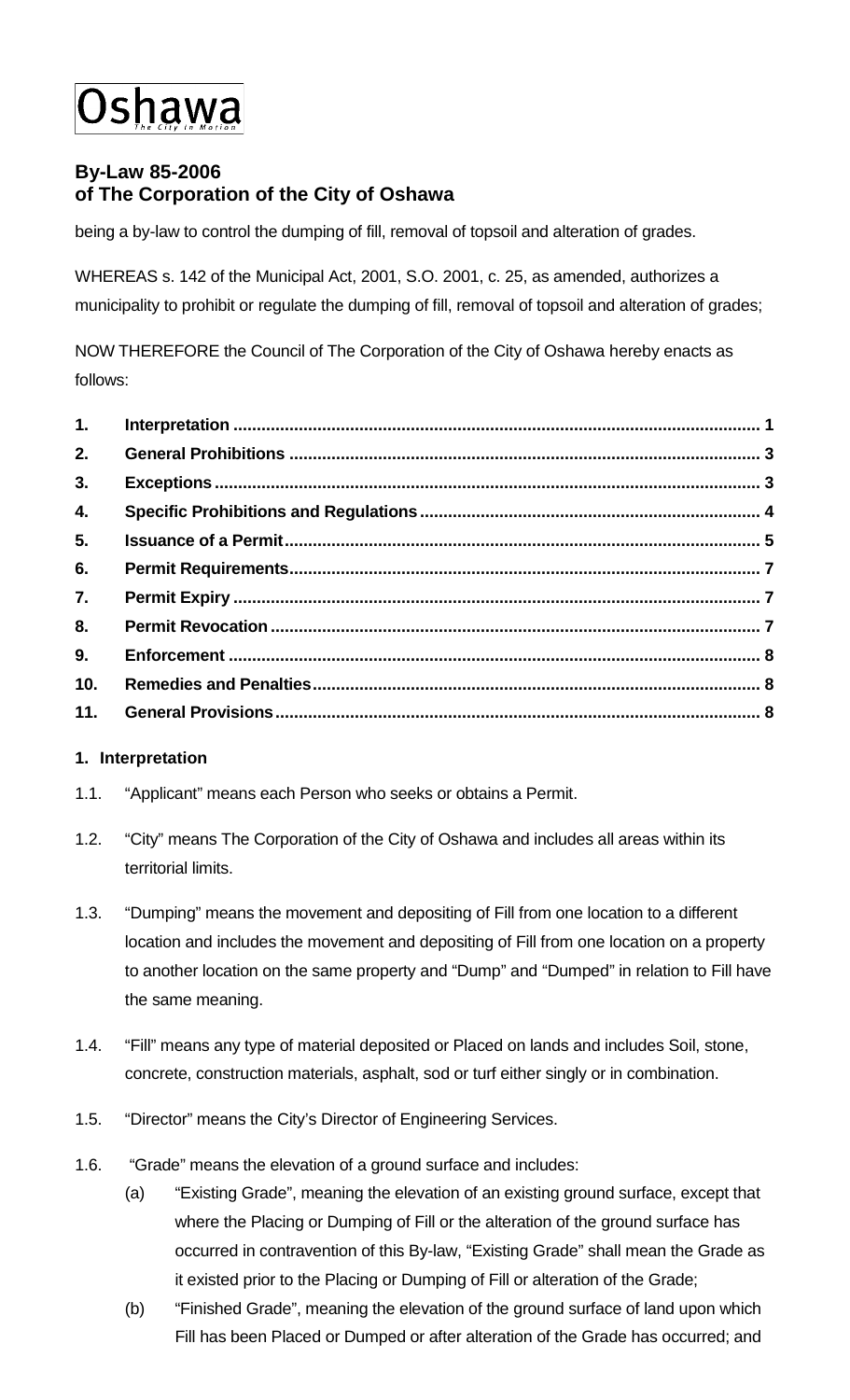- (c) "Proposed Grade", meaning the proposed elevation of the ground surface of land upon which any Fill is proposed to be Placed.
- 1.7. "Inspector" means any of the Director, the City's Development and Water Resources Manager, the City's Manager, Water Resources, the City's Design Supervisor, Water Resources, the City's Engineering Technologist, Water Resources, and such municipal law enforcement officers as may be appointed by the City from time to time.
- 1.8. "Normal Agricultural Practice" includes sod-farming, greenhouse operations and nurseries for horticultural products but does not include the sale, exchange or other disposition of Topsoil.
- 1.9. "Owner" means each registered owner of land
	- (a) for which a Permit is sought or obtained; or
	- (b) in respect of which there is or may be contravention of
		- i) this By-law;
		- ii) an order made pursuant to subsection 144(5) of the Municipal Act, 2001; or
		- iii) a court order made pursuant to subsection 144(18) of the Municipal Act, 2001.
- 1.10. "Permit" means a permit issued by the Director pursuant to the provisions of this By-law.
- 1.11. "Person" includes a natural individual and their heirs, executors, administrators or other legally appointed representatives, a corporation, partnership or other form of business association.
- 1.12. "Placing" means the distribution of Fill on lands to establish a Finished Grade higher or lower than the Existing Grade and "Place" and "Placed" in relation to Fill have the same meaning.
- 1.13. "Ponding" means the accumulation of surface water in an area not having drainage therefrom where the lack of drainage is caused by the Placing or Dumping of Fill or the alteration of the Grade.
- 1.14. "Retaining Wall" means a wall designed to contain and support Fill which has a Finished Grade higher than that of adjacent lands.
- 1.15. "Soil" means material commonly known as earth, Topsoil, loam, subsoil, clay, sand or gravel or any combination thereof.
- 1.16. "Swale" means a shallow depression in the ground sloping to a place for disposal for the purpose of providing a method of drainage of surface water.
- 1.17. "Topsoil" means those horizons in a Soil profile, commonly known as the "O" and the "A" horizons, containing organic material and includes deposits of partially decomposed organic matter such as peat.
- 1.18. "Zoning By-law" means a City by-law passed pursuant to s. 34 of the Planning Act and includes the City's Zoning By-law 60-94, as amended or superseded.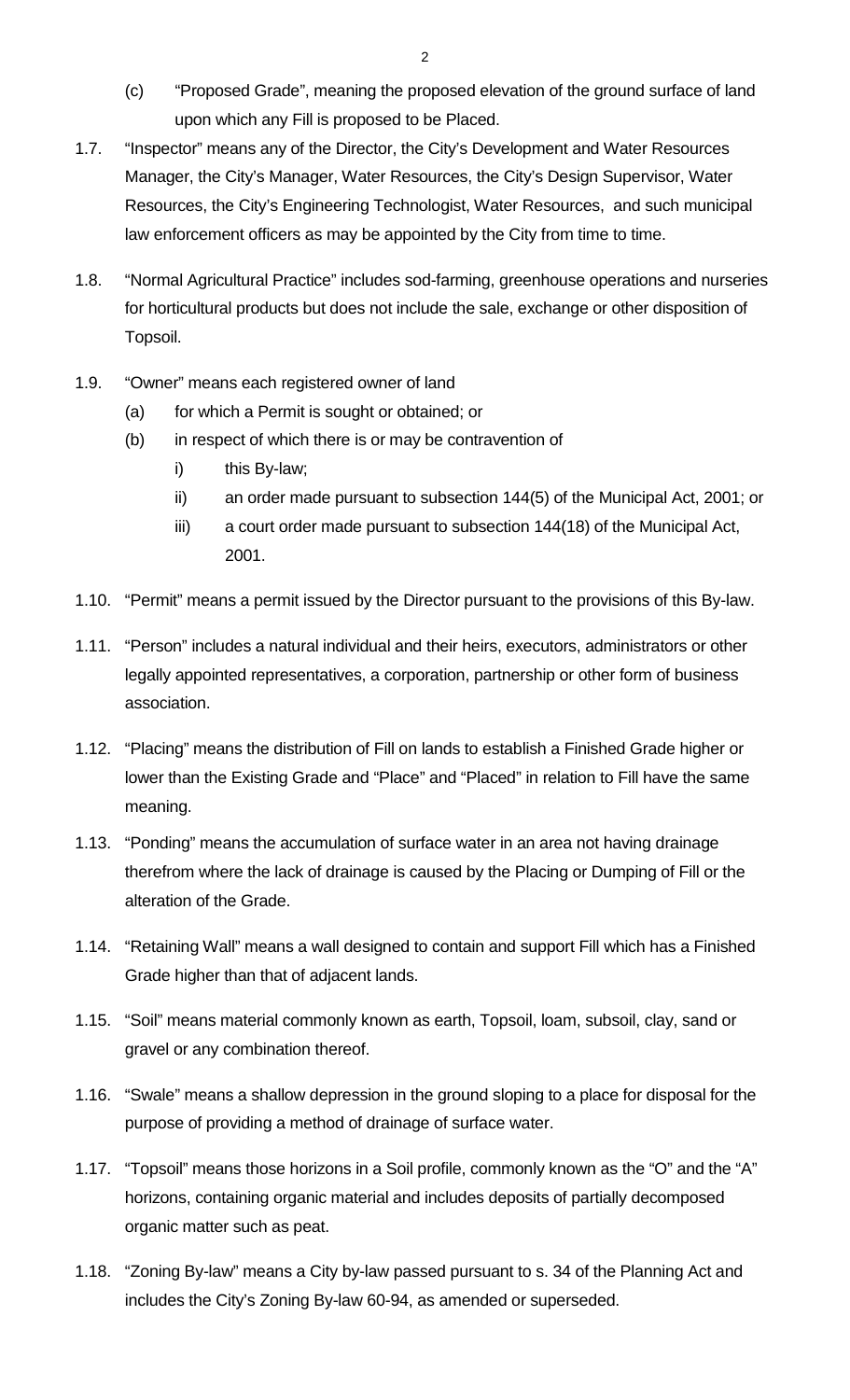### <span id="page-2-0"></span>**2. General Prohibitions**

- 2.1. No Person may Place or Dump Fill or cause or permit Fill to be Placed or Dumped in the City except in accordance with this By-law.
- 2.2. No Person may remove Topsoil or cause or permit the removal of Topsoil except in accordance with this By-law.
- 2.3. No Person may alter the Grade or cause or permit the Grade of any land in the City to be altered except in accordance with this By-law.
- 2.4. Where a Permit has been issued, no Person may, except in accordance with the provisions of that Permit,
	- (a) Place or Dump Fill or cause or permit Fill to be Placed or Dumped;
	- (b) remove Topsoil or cause or permit the removal of Topsoil; or
	- (c) alter the Grade of any land or cause or permit the Grade of any land in the City to be altered.

# <span id="page-2-1"></span>**3. Exceptions**

- 3.1. The provisions of this By-law do not apply to the extent that the Placing or Dumping of Fill, removal of Topsoil or alteration of the Grade of land is:
	- (a) undertaken by a municipality or a local board of a municipality;
	- (b) imposed after December 31, 2002 as a condition to the approval of a site plan, a plan of subdivision or a consent under sections 41, 51 or 53, respectively, of the Planning Act or as a requirement of a site plan agreement or subdivision agreement entered into under those sections;
	- (c) imposed after December 31, 2002 as a condition to a development permit authorized by regulation made under section 70.2 of the Planning Act or as a requirement of an agreement entered into under that regulation;
	- (d) undertaken by a transmitter or distributor, as those terms are defined in section 2 of the Electricity Act, 1998, for the purpose of constructing and maintaining a transmission system or a distribution system, as those terms are defined in that section;
	- (e) undertaken on land described in a licence for a pit or quarry or a permit for a wayside pit or wayside quarry issued under the Aggregate Resources Act;
	- (f) undertaken on land in order to lawfully establish and operate or enlarge any pit or quarry on land,
		- i) that has not been designated under the Aggregate Resources Act or a predecessor of that Act, and
		- ii) on which a pit or quarry is a permitted land use under a by-law passed under section 34 of the Planning Act; or
	- (g) undertaken as an incidental part of drain construction under the Drainage Act or the Tile Drainage Act.
	- (h) undertaken in accordance with a licence or permission obtained under applicable provincial or federal legislation;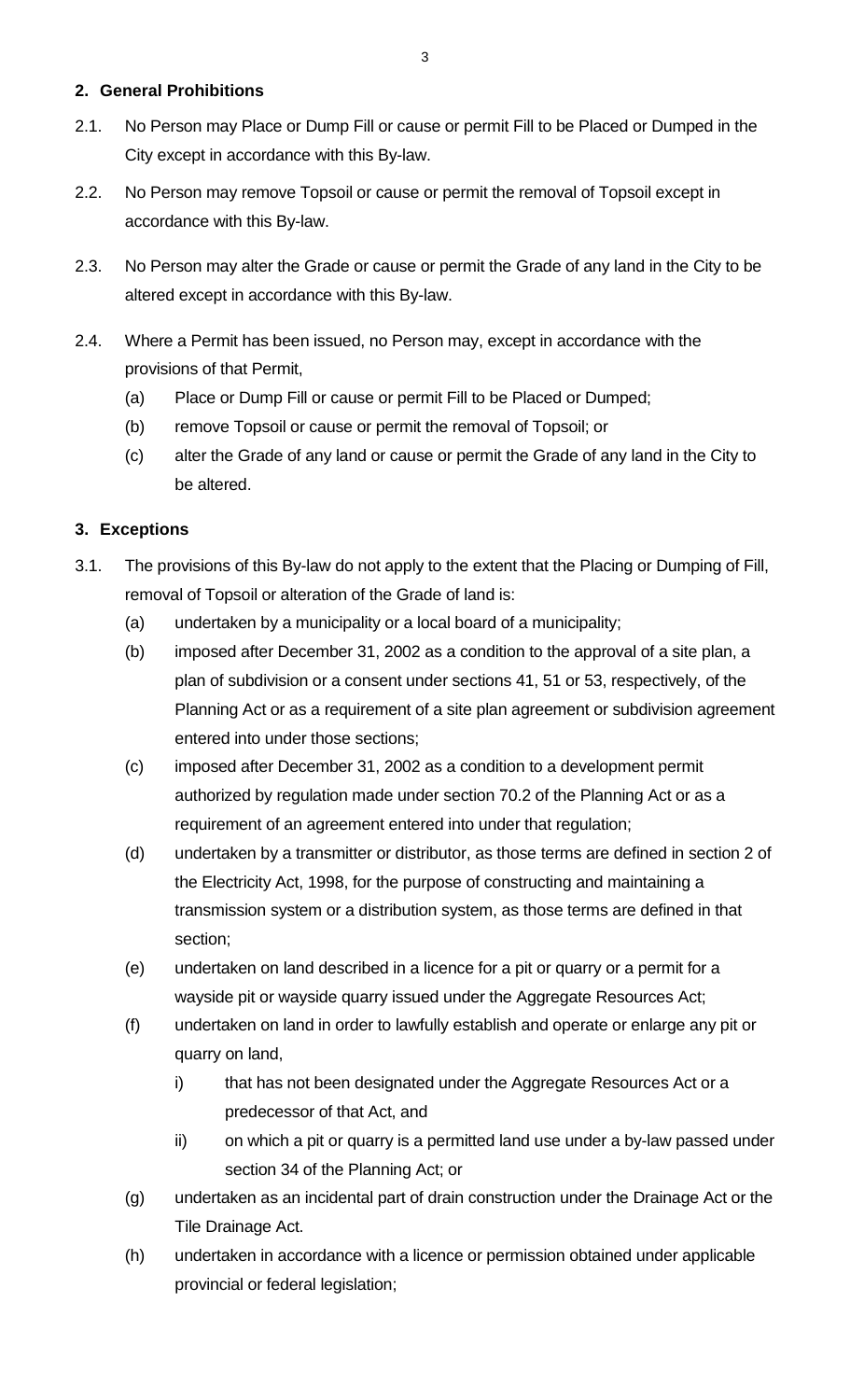- (i) undertaken in accordance with a permit issued by the City's Chief Building Official pursuant to the Building Code Act, 1992, for the erection or demolition of a building or structure, provided the Director and the Chief Building Official are satisfied that the permit application provides sufficient information to determine compliance with the provisions of this By-law; or
- (j) undertaken in accordance with an order issued pursuant to the City's Property Standards By-law as from time to time amended.
- 3.2. The provisions of this By-law do not apply to the extent that Fill is Placed on lands zoned for residential use within the meaning of the Zoning By-law for the purpose of lawn dressing, landscaping, adding to flower beds or vegetable gardens, provided that:
	- (a) the elevation of the land within 0.6 metre of the property line is not changed;
	- (b) there is no change in the location, direction or elevation of any natural or artificial watercourse, open channel, Swale or ditch used to drain land;
	- (c) the functionality of any drainage infrastructure is not impeded; and
	- (d) the volume of such Fill does not exceed 20 cubic metres.
- 3.3. The provisions of this By-law do not apply to the extent that Topsoil is removed as an incidental part of a Normal Agricultural Practice.
- 3.4. The provisions of this By-law do not apply in an area to the extent of any conflict with a regulation made under section 28 of the Conservation Authorities Act respecting the Placing or Dumping of Fill, removal of Topsoil or alteration of the Grade of land in such area.

# <span id="page-3-0"></span>**4. Specific Prohibitions and Regulations**

- 4.1. No Person may Place or Dump Fill or cause or permit Fill to be Placed or Dumped and no Person may remove Topsoil or cause or permit the removal of Topsoil and no Person may alter the Grade of any land or cause or permit the Grade of any land to be altered within the City in the following circumstances:
	- (a) where the Owner has not consented in writing to the Placing or Dumping of Fill or to the removal of Topsoil or to alteration of the Grade;
	- (b) where the Fill is Placed or Dumped or the Grade is altered for storage purposes and such storage is not permitted pursuant to the Zoning By-law;
	- (c) where the Placing or Dumping of Fill or alteration of the Grade will result in changing any Grade established by a grading and drainage plan approved by the City including, without limitation, a grading and drainage plan approved by the City in relation to any subdivision, re-zoning, site plan or building permit approval, and such Placing or Dumping of Fill or alteration occurs without a Permit;
	- (d) where the Fill includes material from the demolition of any structure or includes "refuse" as that term is defined within the meaning of the City's By-law 60-79, as amended or includes toxic or hazardous materials, glass or sewage;
	- (e) where the Placing or Dumping of Fill or alteration of the Grade would result in Soil erosion or Soil pollution, blockage or siltation of any watercourse, pollution of any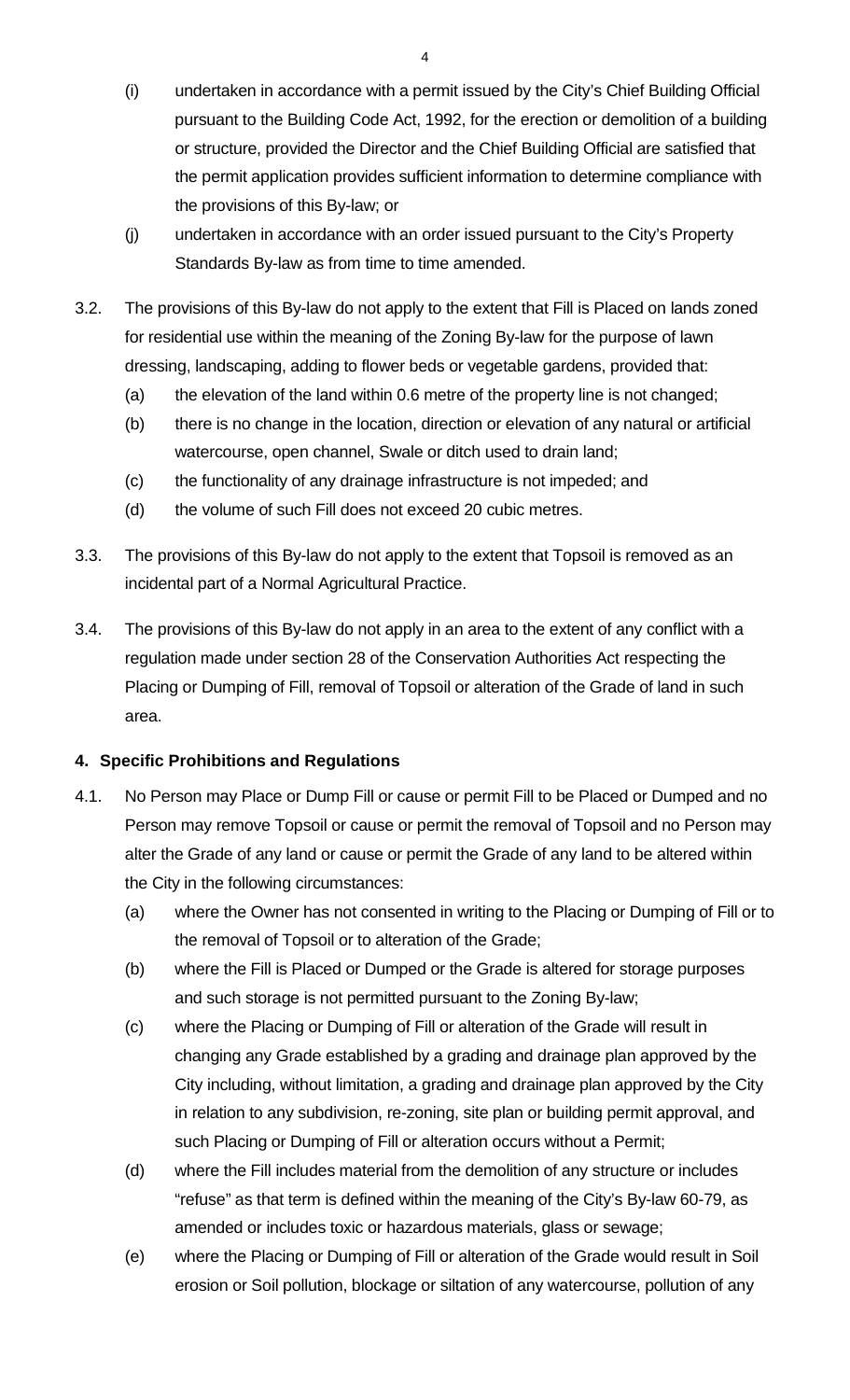watercourse, flooding or Ponding on any land or detrimental effect on any environmentally significant area or wetland complex;

- (f) where the Placing or Dumping of Fill or alteration of the Grade does not accord with City design standards;
- (g) where the Placing or Dumping of Fill or alteration of the Grade is on any land zoned within any of the Open Space zoning designations pursuant to the Zoning By-law, unless approval therefor has been issued by the Central Lake Ontario Conservation Authority or a Permit has been issued pursuant to this By-law.
- 4.2. No Person may Place or Dump Fill or cause or permit Fill to be Placed or Dumped and no Person may alter the Grade of any land or cause or permit the Grade of any land to be altered in the City without a Permit where the volume of the Fill being Placed or Dumped or the volume of Fill involved in the alteration exceeds 50 cubic metres.

# <span id="page-4-0"></span>**5. Issuance of a Permit**

- 5.1. The Director is hereby authorized and directed to issue a Permit where an Applicant has satisfied the requirements of this By-law.
- 5.2. An Applicant shall submit the following to the Director:
	- (a) a completed application in the form prescribed from time to time by the Director in accordance with the information required in this By-law;
	- (b) the Permit fee prescribed by the City's General Fees and Charges By-law as from time to time amended;
	- (c) when required by the Director in order to assess the impact of the Fill or alteration on the environment affected, a Fill-control plan, which shall include any or all of the following as shall be specified by the Director and to the Director's satisfaction:
		- i) a key map showing the location of each lot, including the nearest major intersection and north arrow;
		- ii) the lot boundaries and area (expressed in hectares) of each lot;
		- iii) the existing and proposed use of the land and the location and use of the buildings and other structures adjacent to each lot;
		- iv) the location, dimensions and use of any building and other structures existing or proposed to be erected on each lot;
		- v) the location of lakes, streams, wetlands, channels, ditches, other watercourses and other bodies of water on and within a minimum of 30 metres beyond each lot boundary;
		- vi) the location of all Regulatory Flood Lines and Conservation Authority Fill Regulation lines;
		- vii) the location and identification of the predominant existing Soil types;
		- viii) the species, Grade at base and size of all trees greater than 250 millimetres in caliper, all shrubs, trees and hedges within three (3) metre(s) of the property line and driveways on each lot and all easements and rights-of-way over, under, across or through each lot;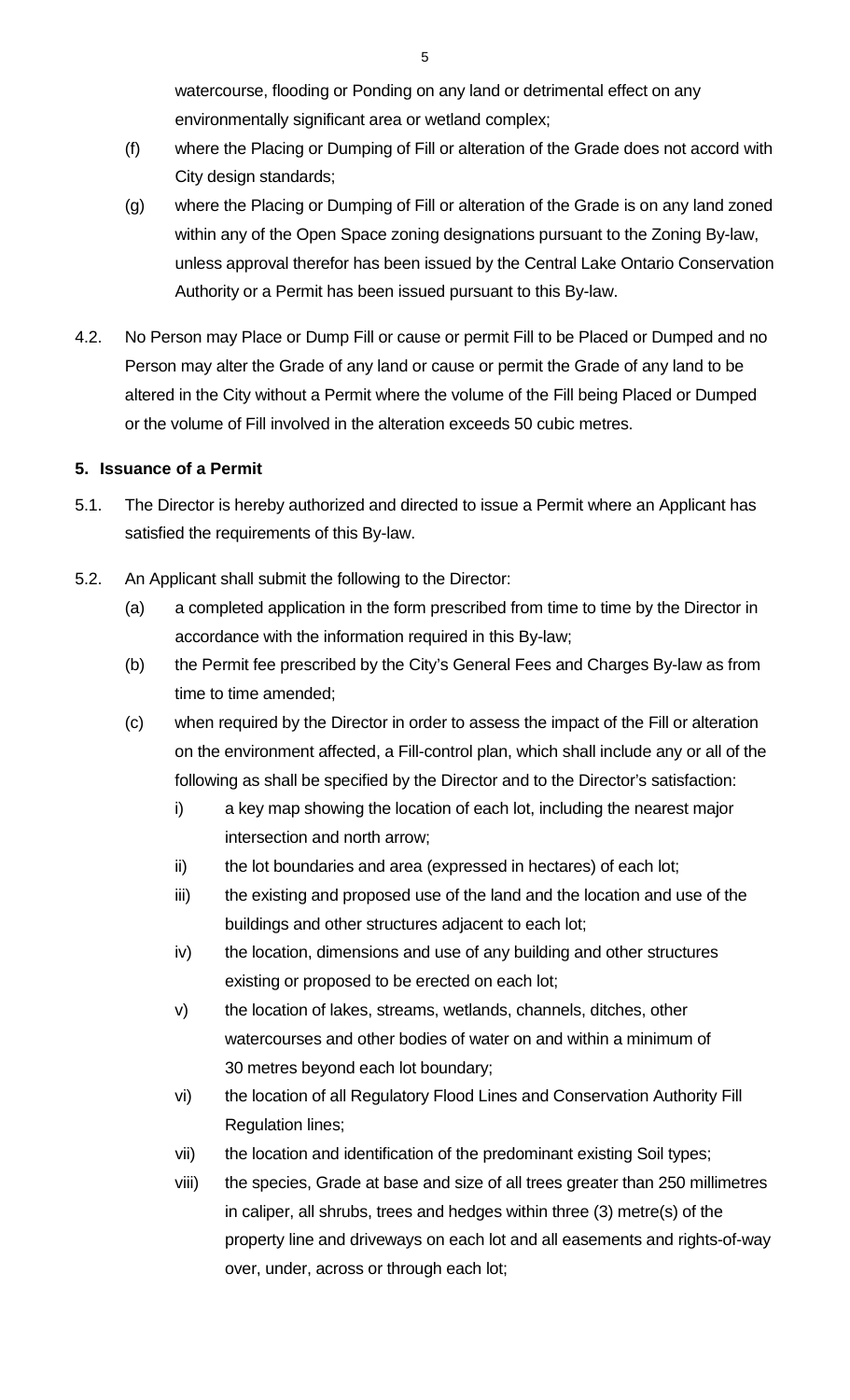- ix) the location and dimensions of any existing and proposed storm water drainage systems and natural drainage patterns on and within a minimum of 30 metres beyond each lot boundary;
- x) the location and dimensions of utilities, structures, roads, highways and paving located within a minimum of 30 metres beyond each lot boundary;
- xi) the existing topography on each lot and extending a minimum of 30 metres beyond each lot boundary;
- xii) the Proposed Grades of each lot;
- xiii) the location and dimensions of all proposed land disturbance activities, including construction of access roads;
- xiv) the location and dimensions of all temporary Soil, dirt or Fill stockpiles;
- xv) the location, dimensions, design details and design calculations of all construction site erosion control measures that may be necessary to minimize the impact of the proposal;
- xvi) a schedule of the anticipated starting and completion dates of each land disturbance or land development activity;
- xvii) provisions for the maintenance of the construction site erosion control and dust control measures during construction and after as required;
- xviii) the scale of drawing, ranging from 1:250 to 1:1000 as deemed appropriate (each drawing control plan to be in metres);
- xix) an indication on the drawing of directions of overland water flow and overland flow route;
- (d) Proposed Grades and drainage system to be used upon completion of the filling operation;
- <span id="page-5-0"></span>(e) a description of the proposed Fill, including a list of the sources and geotechnical reports as to content and quality, prepared by qualified experts in that regard;
- (f) a certificate of the Owner, Applicant and each qualified expert referenced in paragraph [\(e\)](#page-5-0) certifying that the Fill contains no contaminants as defined in the Environmental Protection Act, R.S.O. 1990, c. E.19;
- (g) a plan showing the design details to proper scale of any Retaining Wall that may be required and the dimensions of any materials to be used in construction of such Retaining Wall; and
- <span id="page-5-1"></span>(h) security in a form and amount to be determined by the Director to secure performance of the work for which the Permit is being applied.
- 5.3. The Director may draw upon the security posted pursuant to paragraph [5.2\(h\)](#page-5-1) to recover the cost of the City performing any required work which the Owner or the Applicant has failed to perform.
- 5.4. The issuance of a Permit does not relieve the Owner or the Applicant from the obligation to secure all other applicable approvals.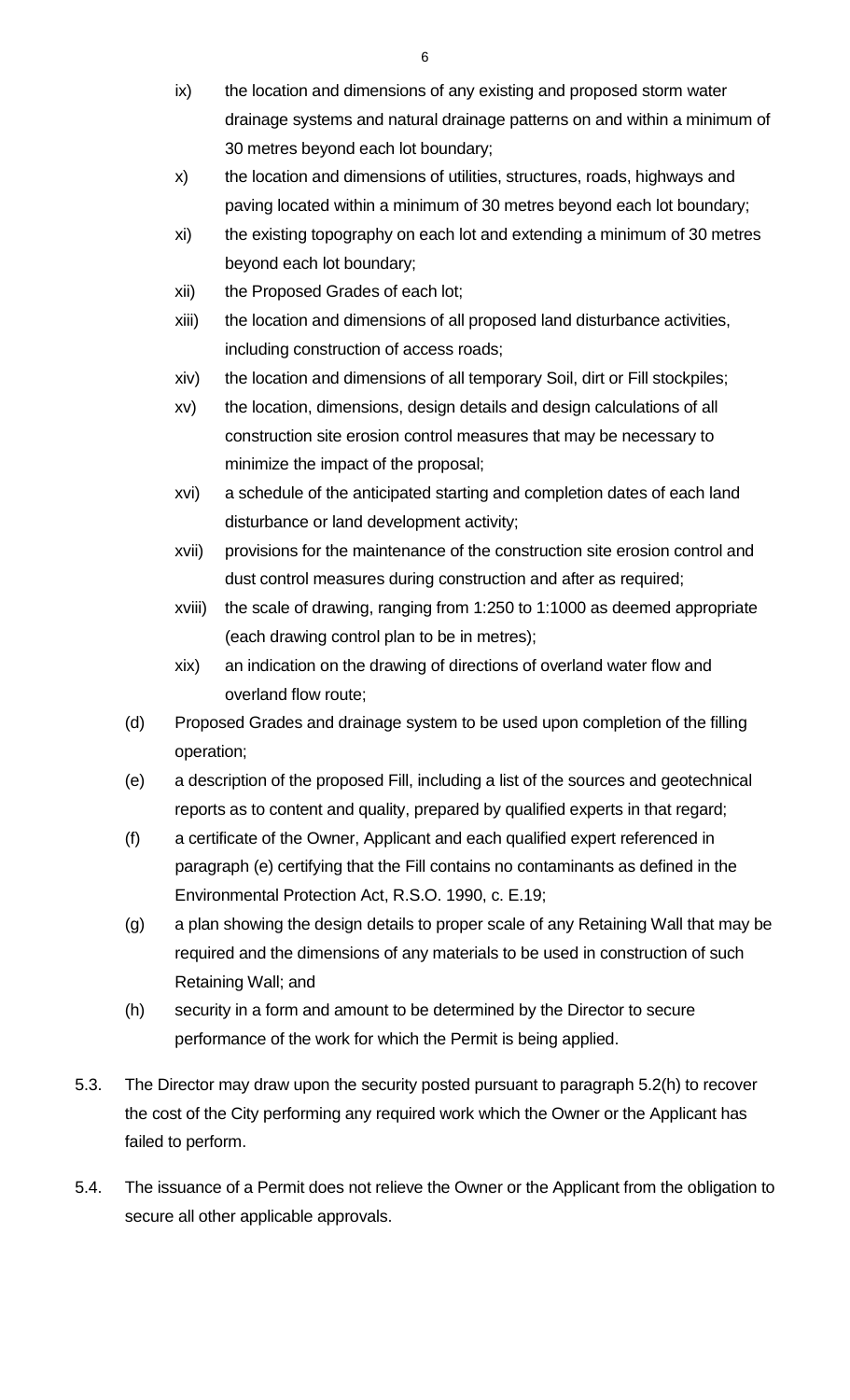#### <span id="page-6-0"></span>**6. Permit Requirements**

- 6.1. The Director may, prior to the issuance of a Permit, require the Owner or Applicant or both to enter into an agreement which may be registered on title to the subject lands containing such requirements of this By-law as the Director considers necessary to ensure that the Placing or Dumping or removal of Fill is done in accordance with the prevailing City design standards and proper engineering principles.
- 6.2. Requirements contained in an agreement may include the Owner or Applicant releasing and indemnifying the City, certifying that the Fill contains no contaminants as defined in the Environmental Protection Act, posting with the City the required security and where, in the opinion of the Director, extensive activities are proposed, certification by a geotechnical engineer or other similarly qualified Person, both prior to the issuance of a Permit and upon completion of the work. All such certification shall state that the Owner or Applicant can and has complied with all of the obligations and conditions contained in the applied for and issued Permit.
- 6.3. The Director may, from time to time and at the Applicant's expense, require the testing of any Fill by a qualified expert retained by the City.
- 6.4. The Director may require an Applicant to install such site remediation measures, including Topsoil, seeding, sodding and installation berms and landscaping, as are necessary to minimize the visual impact of Fill or Grade alteration proposals.
- 6.5. For the purpose of this section [6,](#page-6-0) the Director and the City Clerk may execute on the City's behalf the agreement in a form acceptable to the Director and to the City's Director, Legal Services.

# <span id="page-6-1"></span>**7. Permit Expiry**

- <span id="page-6-3"></span>7.1. A Permit shall expire on the earliest of the following dates:
	- (a) the expiry date as specified on the Permit by the Director;
	- (b) the date which is twelve (12) months following the date on which the Permit was issued; and
	- (c) the date on which an Owner at the time of issuance of the Permit ceases to be an Owner.
- 7.2. A Permit which expires pursuant to section [7.1](#page-6-3) of this By-law may be renewed within a two (2) month period from the date of expiry by making of written application to the Director accompanied by a payment of 50% of the original Permit fee, provided that the proposed work has not been revised.

# <span id="page-6-2"></span>**8. Permit Revocation**

- 8.1. It is a condition of each Permit that the Permit may be revoked by the Director under the following circumstances:
	- (a) if it was obtained on mistaken, false or incorrect information;
	- (b) if it was issued in error;
	- (c) if the Owner or Applicant requests in writing that it be revoked;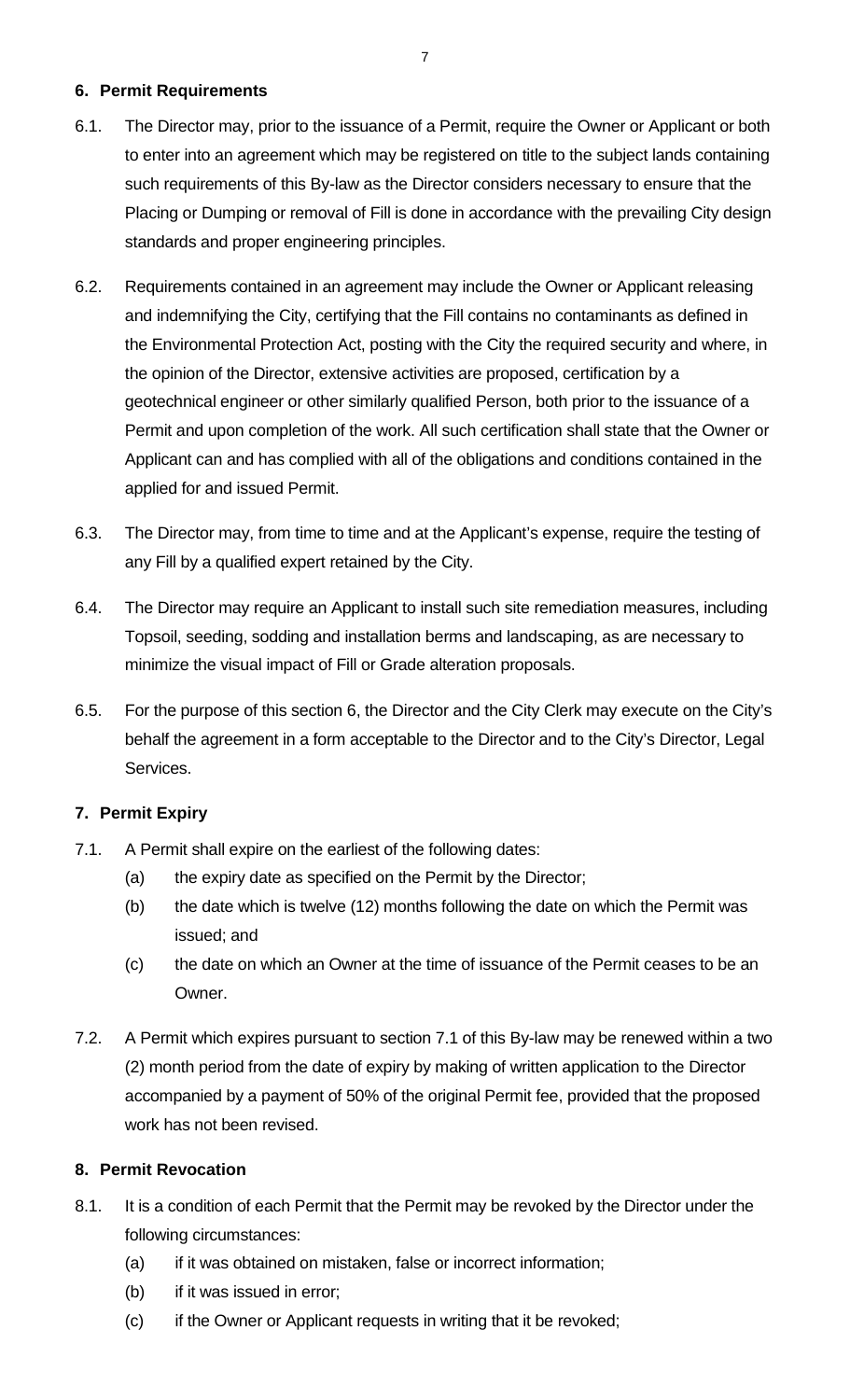- (d) if the terms of an agreement under this By-law have not been complied with; or
- (e) if an Owner or an Applicant fails to comply with the provisions of this By-law or with an order requiring work to be done to correct contraventions of this By-law.

#### <span id="page-7-0"></span>**9. Enforcement**

9.1. Inspectors are hereby authorized to carry out inspections in relation to this By-law and are delegated such powers as are within the jurisdiction of the City in order to administer and enforce this By-law including, without limitation, the power to make orders requiring the discontinuance of activities and requiring work to be done to correct contraventions of this By-law.

#### <span id="page-7-1"></span>**10.Remedies and Penalties**

- 10.1. Each Person who Places or Dumps Fill or who causes or permits Fill to be Placed or Dumped contrary to this By-law or to a Permit shall forthwith remove such Fill and restore the Existing Grade of the land.
- 10.2. Each Person who removes Topsoil contrary to this By-law or to a Permit shall forthwith rehabilitate the land from which the Topsoil was removed including the replacement on the land of Topsoil and the restoration of the Existing Grade of the land.
- 10.3. Each Person who alters the Grade of land or who causes or permits the alteration of the Grade of land contrary to this By-law or to a Permit shall forthwith restore the land to its original condition including the Existing Grade of the land.
- 10.4. Where an Owner fails to do any work required in an order issued pursuant to this By-law within the period specified, the Director may cause the work to be done at the Owner's expense and, for this purpose, the Director, Inspectors and the City's employees and agents may enter on the Owner's land at any reasonable time.
- <span id="page-7-4"></span><span id="page-7-3"></span>10.5. Each Person who contravenes any provision of this By-law or an order under subsections 144(4) or 144(5) of the Municipal Act, 2001, is guilty of an offence and is liable
	- (a) on a first conviction, to a fine of not more than \$10,000; and
	- (b) on any subsequent conviction, to a fine of not more than \$25,000.
- <span id="page-7-5"></span>10.6. Despite subsection [10.5,](#page-7-3) where the Person convicted is a corporation, the maximum fines in paragraphs [10.5\(a\)](#page-7-4) and [10.5\(b\)](#page-7-5) are \$50,000 and \$100,000, respectively.

#### <span id="page-7-2"></span>**11. General Provisions**

- 11.1. The provisions of this By-law shall apply to all lands and premises within the City.
- 11.2. All references to legislation in this By-law are references to legislation of the Province of Ontario as amended from time to time, including successor legislation, whether enacted prior to or subsequent to the enactment of this By-law.
- 11.3. Should any section of this By-law be declared invalid by a court of competent jurisdiction, such section shall be construed as being severed from this By-law and the remainder of this By-law shall continue in full force and effect.